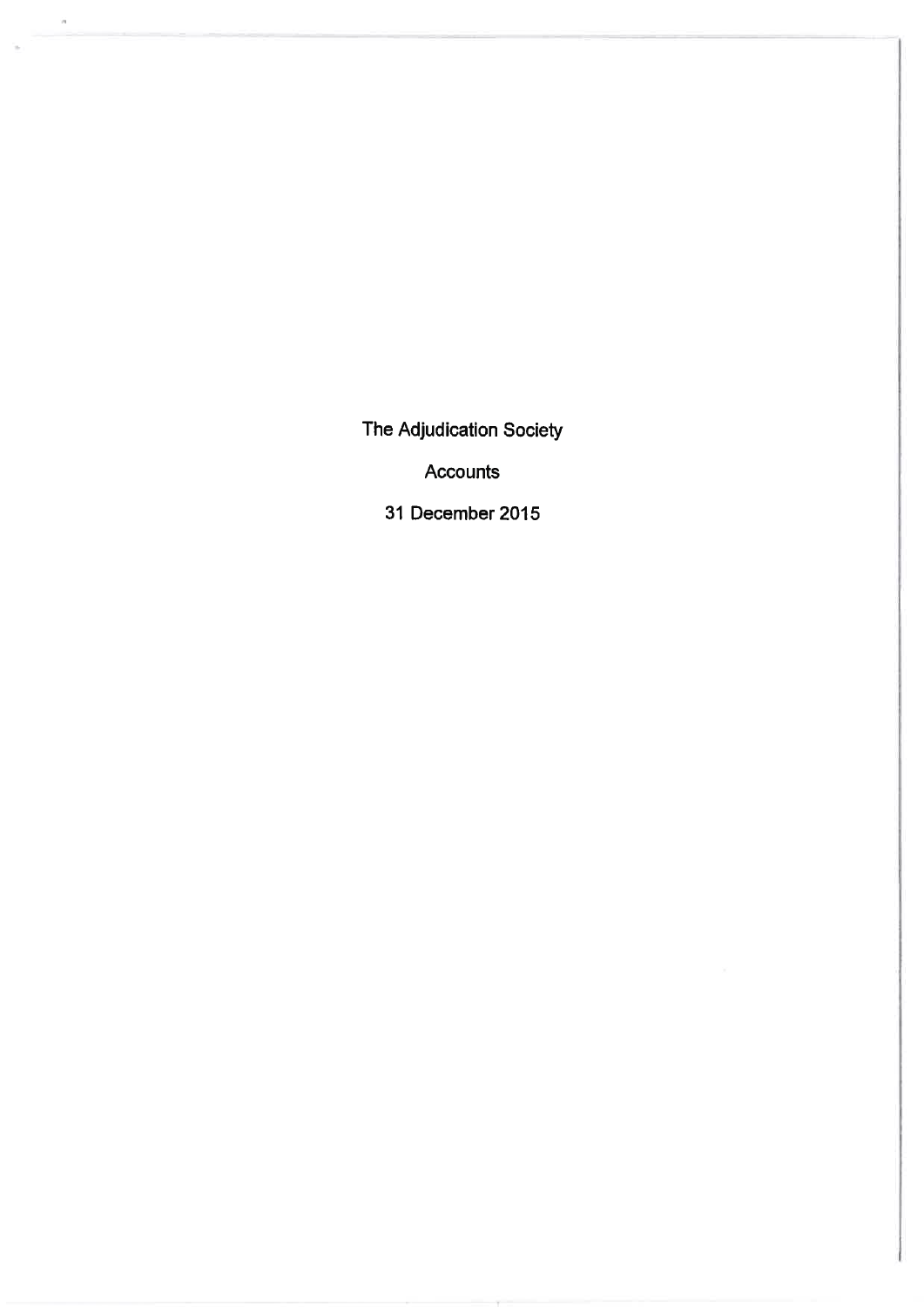The Adjudication Soclety **Contents** 

 $\tilde{\chi}$ 

Ś.

|  | ٠ |
|--|---|
|  |   |

| <b>Business information</b>    | 1 |
|--------------------------------|---|
| Approval statement             | 2 |
| Accountants' report            | 3 |
| <b>Profit and loss account</b> | 4 |
| <b>Balance sheet</b>           | 5 |
| Notes to the accounts          | 6 |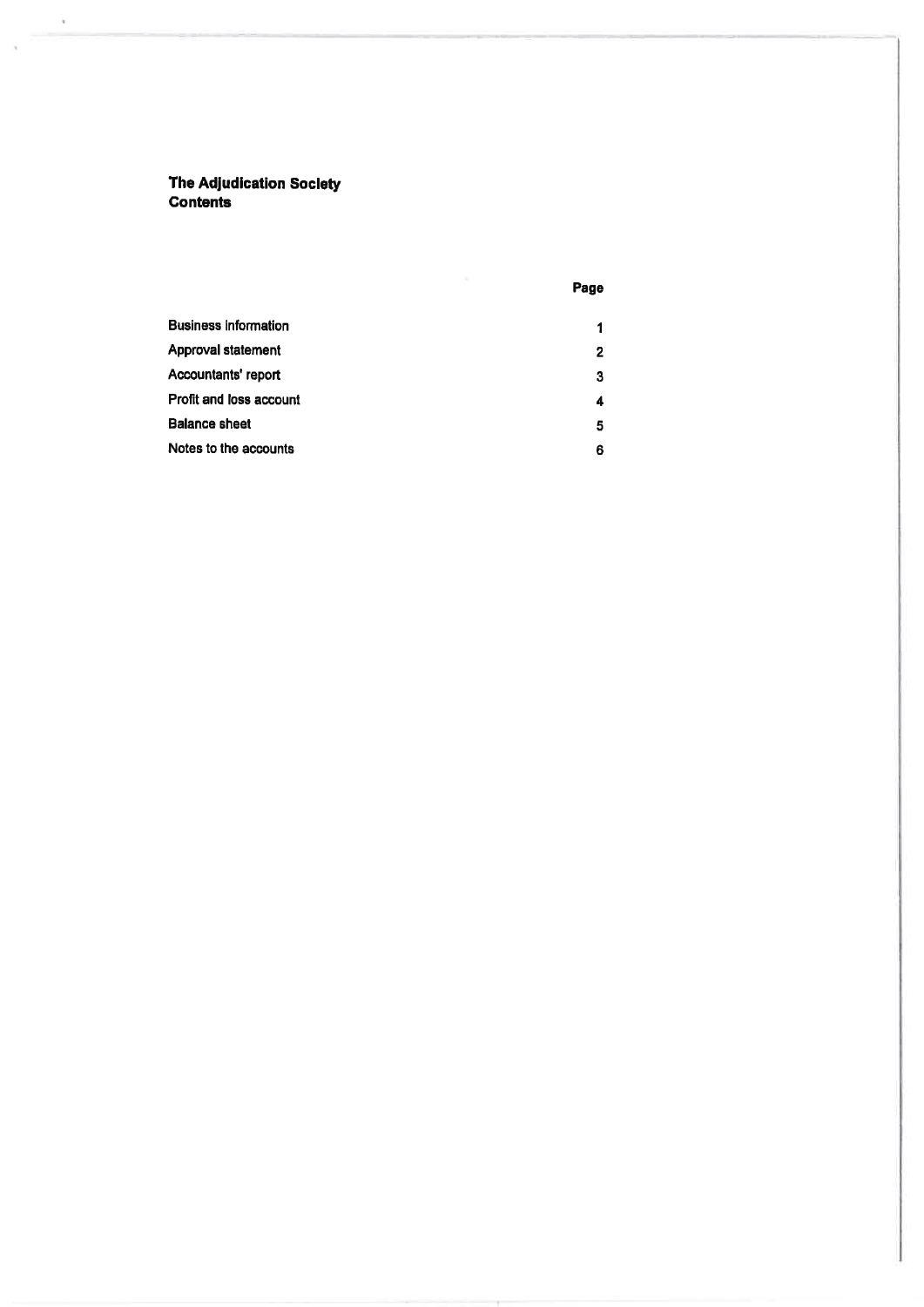# The Adjudication Society<br>Business Information

 $\mathcal{N}$ 

Accountants<br>CH Accountancy Ltd<br>57 Sir Bernard Paget Avenue<br>Ashford Kent<br>TN23 3RY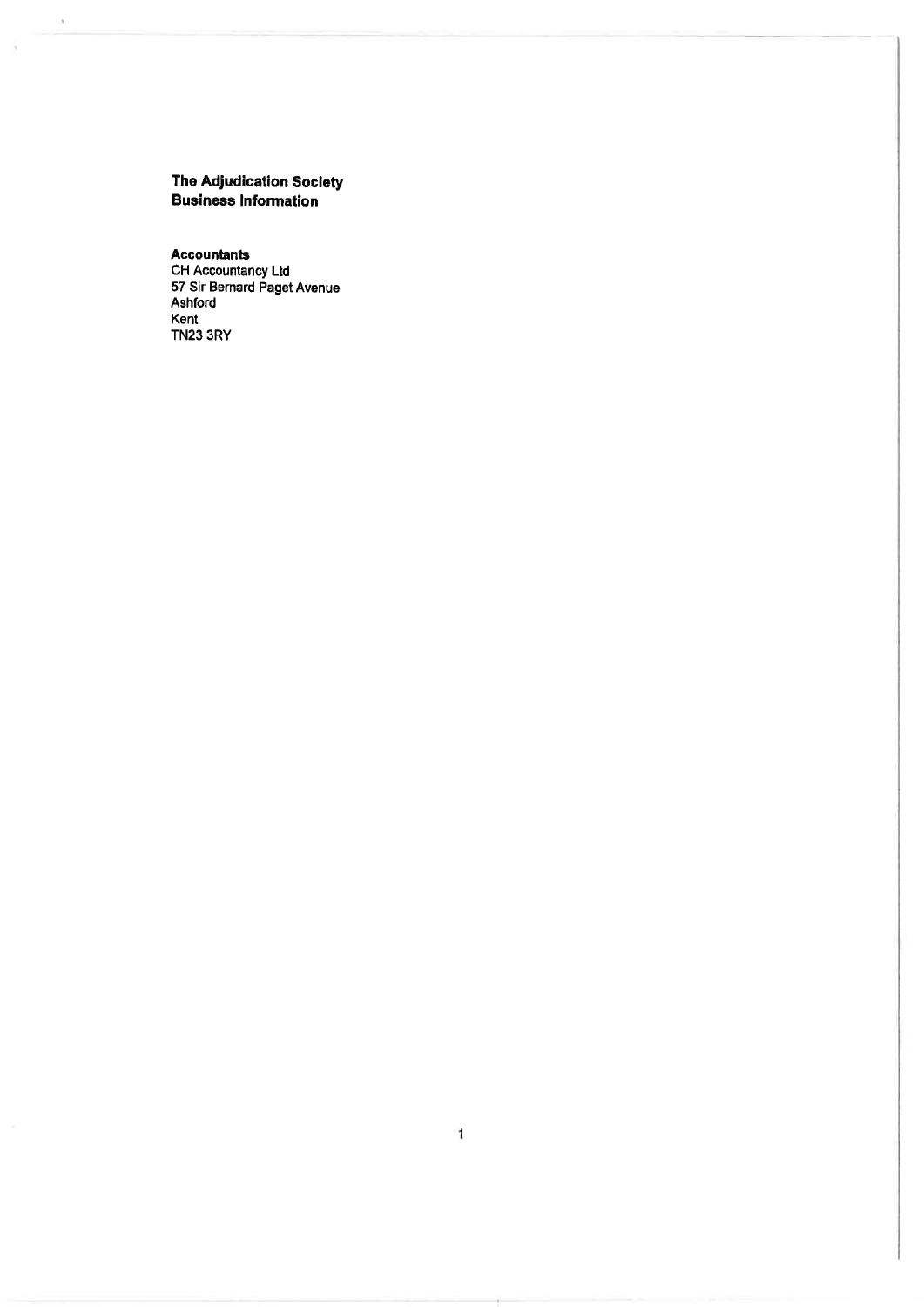### **The Adjudication Society**

### **Approval statement**

I approve the accounts which comprise of the Profit and Loss Account, the Balance Sheet and the related notes. I acknowledge my responsibility for the accounts, including the appropriateness of the applicable financial reporting framework as set out in note 1, and for providing CH Accountancy Ltd with all information and explanations necessary for their compilation.

H. Lat 24 August 2017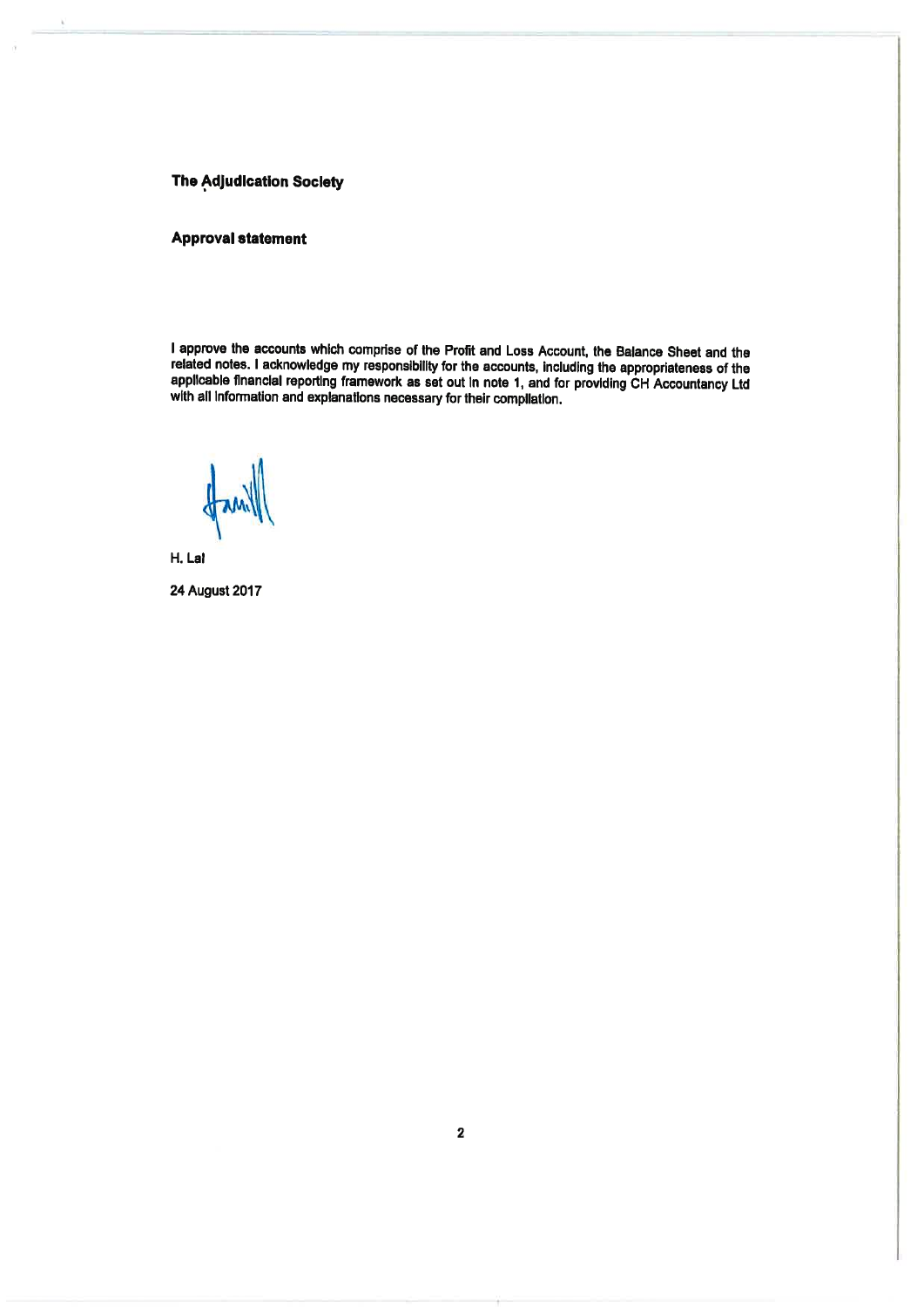#### The Adjudication Society

## Accountants' report on the unaudited accounts to The Adjudication Society

ln accordance with our terms of engagement, we have prepared for your approval these unaudited accounts for the year ended 31 December 2015 which comprise the profit and loss account and the related notes.

You have approved the accounts for the year ended 31 December 2015 and have acknowledged your responsibility for them, for the appropriateness of the financial reporting framework adopted and for providing all information and explanation necessary for their completion.

We have prepared these financial statements based on the accounting records, information and explanations provided by you. We do not express any opinion on the financial statements.

Accantanay

CH Accountancy Ltd Accountants

57 Sir Bernard Paget Avenue Ashford Kent TN23 3RY

24 August 2017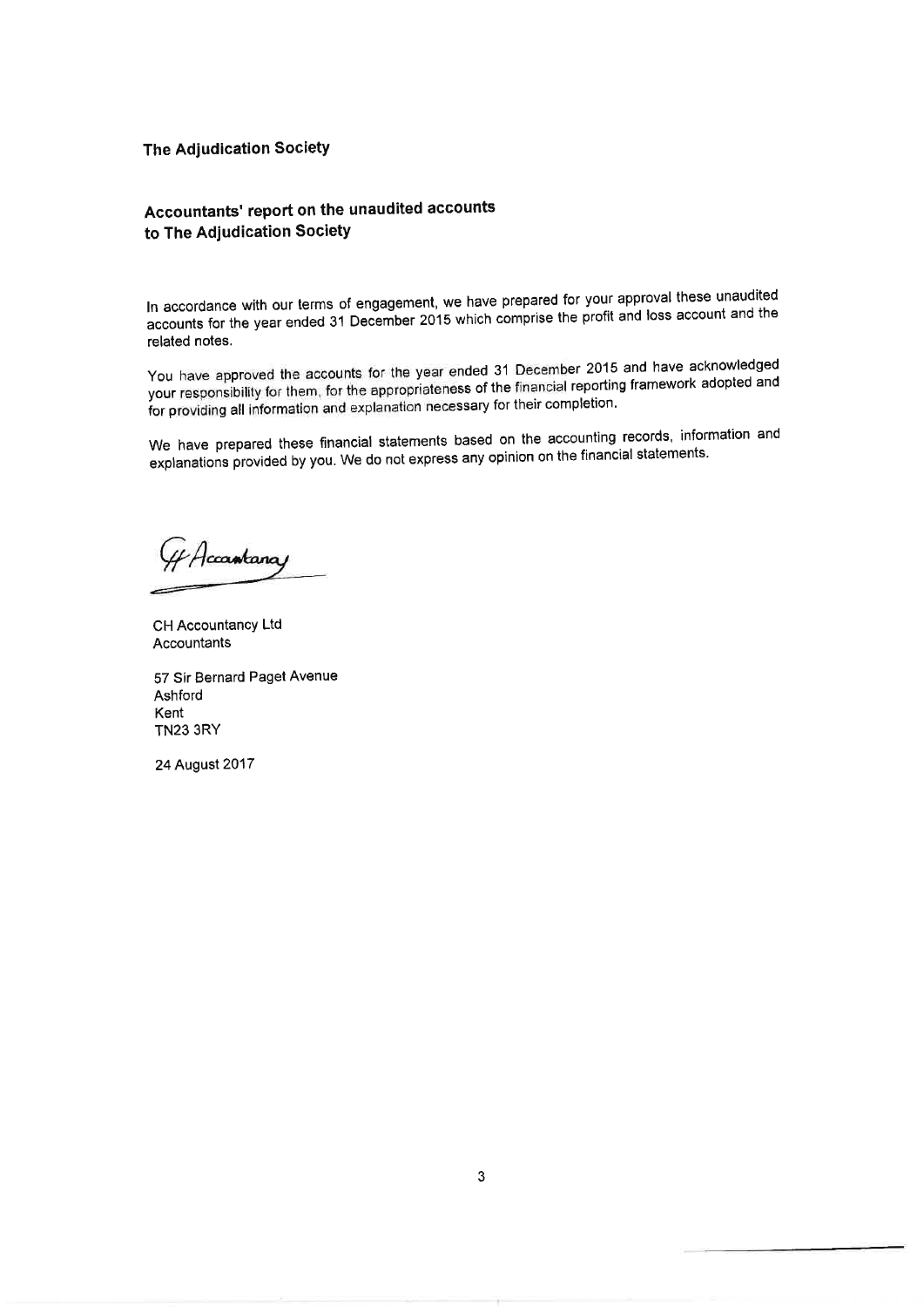# **The Adjudication Society<br>Profit and Loss Account** for the year ended 31 December 2015

|                                                   | 2015<br>£ | 2014<br>£ |
|---------------------------------------------------|-----------|-----------|
| <b>Sales</b>                                      | 41,027    | 38,819    |
| Cost of sales                                     | 16,254    | 26,090    |
| <b>Gross profit</b>                               | 24,773    | 12,729    |
| Other business income                             | 439       | 772       |
| <b>Expenses</b>                                   |           |           |
| Car, van and travel expenses                      | 68        |           |
| Telephone, fax, stationery and other office costs | 7,983     | 5,832     |
| Bank, credit card and other finance charges       | 922       | 702       |
| Accountancy, legal and other professional fees    | 35,977    | 8,296     |
| Other business expenses                           |           | 4,128     |
|                                                   | 44,950    | 18,958    |
| Loss                                              | (19, 738) | (5, 457)  |

 $\ddot{\mathbf{4}}$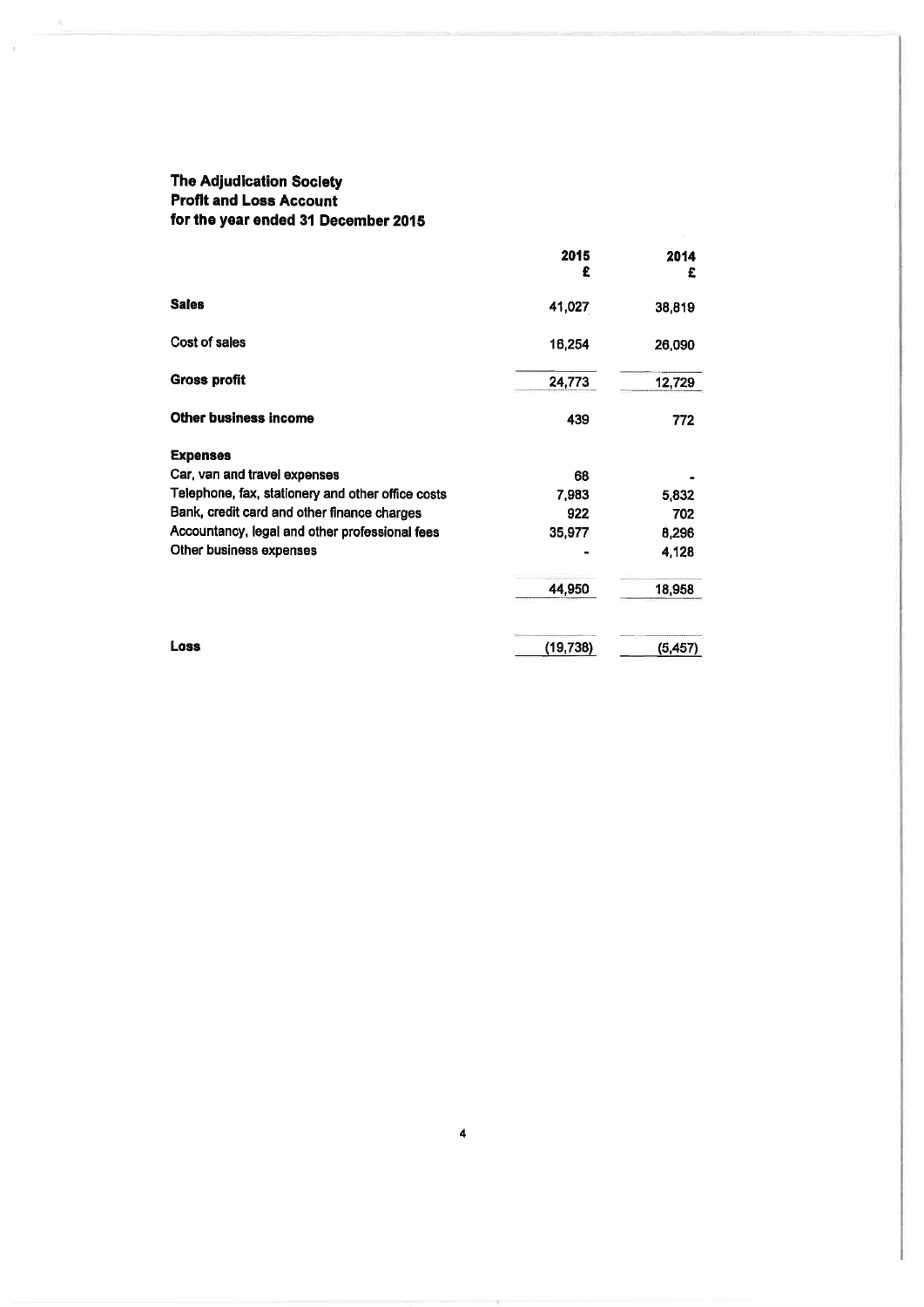### The Adjudication Society Balance Sheet as at 31 December 2015

|                                                                                                 | <b>Notes</b> | 2015<br>£ |                  | 2014<br>£ |
|-------------------------------------------------------------------------------------------------|--------------|-----------|------------------|-----------|
| <b>Current assets</b><br>Bank/building society balances<br>Other current assets and prepayments | 117,050      |           | 132,730<br>2,831 |           |
|                                                                                                 | 117,050      |           | 135,561          |           |
| <b>Current liabilities</b><br>Other liabilities and accruals                                    | 1,227        |           |                  |           |
| <b>Net current assets</b>                                                                       |              | 115,823   |                  | 135,561   |
| Net assets                                                                                      |              | 115,823   |                  | 135,561   |
| <b>Capital account</b>                                                                          |              |           |                  |           |
| Balance at start of period                                                                      |              | 135,561   |                  | 141,018   |
| Net loss                                                                                        |              | (19,738)  |                  | (5, 457)  |
|                                                                                                 |              | 115,823   |                  | 135,561   |